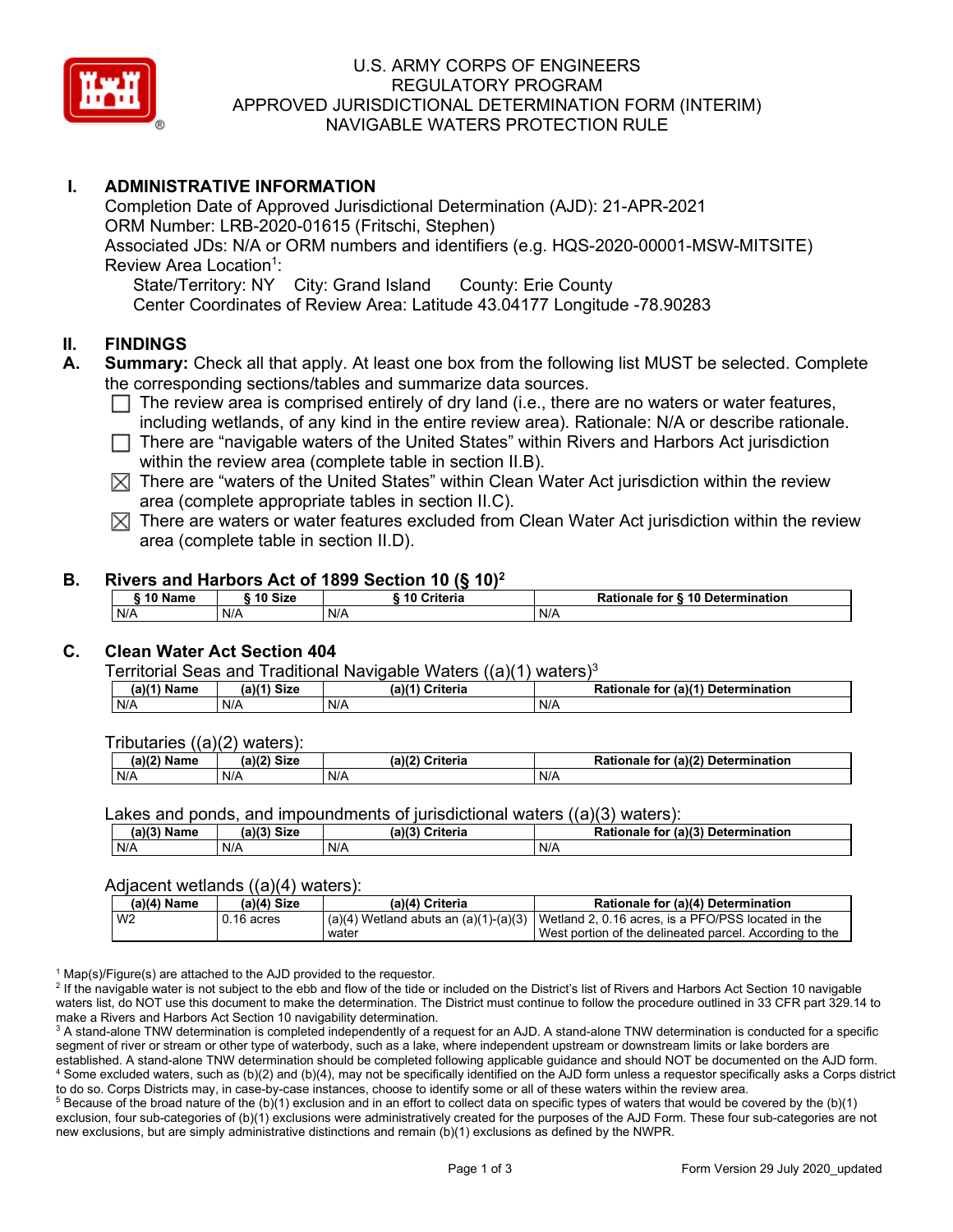

## U.S. ARMY CORPS OF ENGINEERS REGULATORY PROGRAM APPROVED JURISDICTIONAL DETERMINATION FORM (INTERIM) NAVIGABLE WATERS PROTECTION RULE

|  | consultant, the wetland continues offsite to the West<br>and is part of a larger wetland complex. A review of<br>NYSDEC Environmental Resource Mapper, USFWS<br>Wetland Mapper and Aerial Imagery, the wetland<br>continues offsite and directly abuts Woods Creek,<br>classified as perennial streams or A(2) waters. In |
|--|---------------------------------------------------------------------------------------------------------------------------------------------------------------------------------------------------------------------------------------------------------------------------------------------------------------------------|
|  | addition, two NYS regulated wetlands, TW-7 (72 acres)<br>and TW-5 (27 acres) are adjacent to the delineated<br>parcel to the West. A review of in-house resources<br>indicates the wetland continues offsite and directly                                                                                                 |
|  | abuts an A(2) waters.                                                                                                                                                                                                                                                                                                     |

### **D. Excluded Waters or Features**

Excluded waters  $((b)(1) - (b)(12))^4$ :

| <b>Exclusion Name</b> | <b>Exclusion Size</b> | Exclusion <sup>5</sup>      | <b>Rationale for Exclusion Determination</b>                                                                 |
|-----------------------|-----------------------|-----------------------------|--------------------------------------------------------------------------------------------------------------|
| W <sub>1</sub>        | $0.14$ acres          | (b)(1) Non-adjacent wetland | A review of the NRCS/Web Soil survey indicates the                                                           |
|                       |                       |                             | soils are mapped hydric and potential hydric soils.                                                          |
|                       |                       |                             | However, the data sheets submitted by EDI indicates a                                                        |
|                       |                       |                             | majority of the site to be non-hydric soils. Also, the                                                       |
|                       |                       |                             | delineation indicated the parcel has a mix of non-hydric                                                     |
|                       |                       |                             | and hydrophtic vegetation. A review of aerial imagery                                                        |
|                       |                       |                             | and other in-house resources show no drainage                                                                |
|                       |                       |                             | patterns coming or going from Wetland 1. A review of                                                         |
|                       |                       |                             | aerial imagery, Eagle Eye Viewer and Google Earth,                                                           |
|                       |                       |                             | indicate no A(1)-A(3) waters or other drainageways                                                           |
|                       |                       |                             | directly abutting or adjacent to Wetland 1. The USGS                                                         |
|                       |                       |                             | Quad (Tonawanda West), USFWS Wetland mapper                                                                  |
|                       |                       |                             | and NYSDEC Environmental Resource Mapper                                                                     |
|                       |                       |                             | indicate no streams within the vicinity of the delineated                                                    |
|                       |                       |                             | parcel or Wetland 1. Woods Creek, possible A(2) water                                                        |
|                       |                       |                             | was identified on the USGS Quad and NYSDEC                                                                   |
|                       |                       |                             | Environmental Resource Mapper approximately more                                                             |
|                       |                       |                             | than 1,000 linear feet to the West of Wetland 1. The<br>wetland is a shallow surface concave depression that |
|                       |                       |                             | collects water and holds it long enough to provide                                                           |
|                       |                       |                             | wetland characteristics but does not drain to A $(1)$ –                                                      |
|                       |                       |                             | A(3) waters. No natural or artificial barriers between                                                       |
|                       |                       |                             | Wetland 1 and $A(1) - A(3)$ waters were found during an                                                      |
|                       |                       |                             | in-house review of available resources or indicated in                                                       |
|                       |                       |                             | the delineation report. It appears the wetland is not                                                        |
|                       |                       |                             | inundated by an $A(1) - A(3)$ waters. Also, the                                                              |
|                       |                       |                             | NRCS/USDA Web Soil Survey "Flood Frequency                                                                   |
|                       |                       |                             | Class" rating is "none" which means, ".flooding is not                                                       |
|                       |                       |                             | probable. The chance of flooding is nearly 0 percent in                                                      |
|                       |                       |                             | any year". All resources reviewed support the                                                                |
|                       |                       |                             | determination that Wetland 1 doesn't directly abut an                                                        |
|                       |                       |                             | $A(1)$ -A(3) waters, is not separated from an A(1)-A(3)                                                      |
|                       |                       |                             | waters by a natural or man-made feature and is not                                                           |
|                       |                       |                             | adjacent to an A(1)-A(3) waters.                                                                             |

### **III. SUPPORTING INFORMATION**

 $1$  Map(s)/Figure(s) are attached to the AJD provided to the requestor.

<sup>2</sup> If the navigable water is not subject to the ebb and flow of the tide or included on the District's list of Rivers and Harbors Act Section 10 navigable waters list, do NOT use this document to make the determination. The District must continue to follow the procedure outlined in 33 CFR part 329.14 to make a Rivers and Harbors Act Section 10 navigability determination.

<sup>3</sup> A stand-alone TNW determination is completed independently of a request for an AJD. A stand-alone TNW determination is conducted for a specific segment of river or stream or other type of waterbody, such as a lake, where independent upstream or downstream limits or lake borders are established. A stand-alone TNW determination should be completed following applicable guidance and should NOT be documented on the AJD form. <sup>4</sup> Some excluded waters, such as (b)(2) and (b)(4), may not be specifically identified on the AJD form unless a requestor specifically asks a Corps district to do so. Corps Districts may, in case-by-case instances, choose to identify some or all of these waters within the review area.

<sup>5</sup> Because of the broad nature of the (b)(1) exclusion and in an effort to collect data on specific types of waters that would be covered by the (b)(1) exclusion, four sub-categories of (b)(1) exclusions were administratively created for the purposes of the AJD Form. These four sub-categories are not new exclusions, but are simply administrative distinctions and remain (b)(1) exclusions as defined by the NWPR.